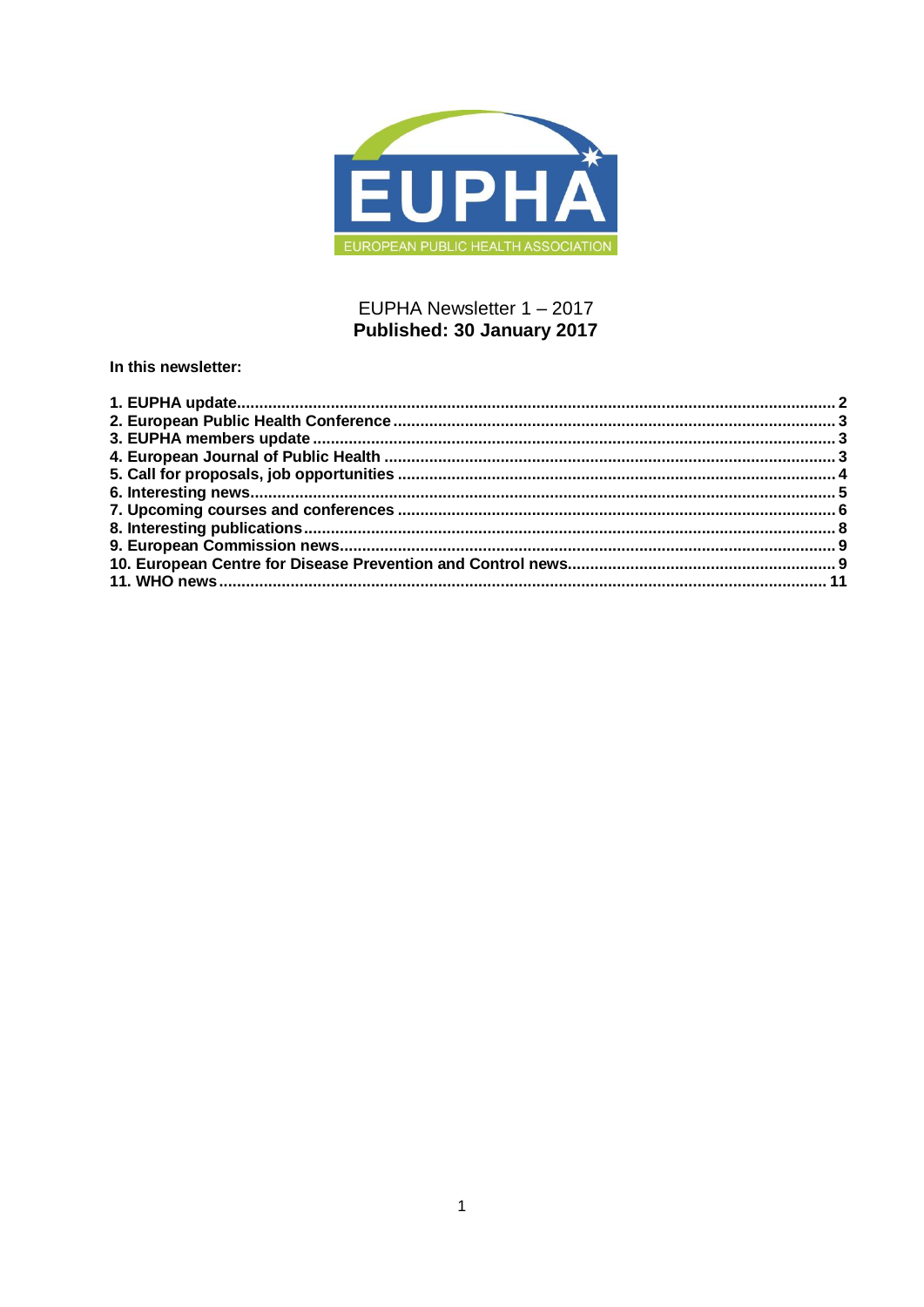# <span id="page-1-0"></span>**1. EUPHA update**

Following the reorganisation of EUPHA office, becoming independent from NIVEL, please note a change in email addresses as of **6 February**: d.zeegers@nivel.nl becomes d.zeegers@euphaoffice.org f.barnhoorn@nivel.nl becomes f.barnhoorn@euphaoffice.org j.velthuis@nivel.nl becomes j.velthuis@euphaoffice.org

Of course our general contact email: office@eupha.org continues to be valid.

#### **EUPHA and ECDC sign long-term collaboration agreement**

On the 18th of January, the EUPHA delegation, consisting of Dr Natasha Azzopardi Muscat, EUPHA president, Prof. Martin McKee, EUPHA past president, Dr Aura Timen, president of the EUPHA section on Infectious Diseases Control and Dr Dineke Zeegers Paget, EUPHA executive director visited the ECDC in Stockholm. Here, a long-term collaboration agreement was signed between EUPHA and ECDC.



*Dr Andrea Ammon, acting director of ECDC, and Dr Natasha Azzopardi Muscat, EUPHA president signing the agreement.*

During the day, several activities to collaborate were discussed and we look forward to our continued collaboration with ECDC.

#### **EUPHA partner in technical report on sodium intake**

EUPHA is very pleased to be a partner in joint working group together with the World Heart Federation and the European Society of Hypertension. This working group recently published technical report on sodium intake and cardiovascular disease in low- and middle-income countries. [https://academic.oup.com/eurheartj/artic...](https://academic.oup.com/eurheartj/article-abstract/doi/10.1093/eurheartj/ehw549/2932130/The-technical-report-on-sodium-intake-and?redirectedFrom=fulltext)

#### **EUPHA supports EuroHealthNet on Health Inequalities**

[EuroHealthNet](http://eurohealthnet.eu/) led on the development of a Joint Statement in collaboration with the European Union Health Policy Platform. The Statement, which has been endorsed by EUPHA and 20 other organisations active on health at EU level, is addressed to European Institutions and EU Member State governments and sets out why we must strive for greater health equity and what needs to be done. The Joint Statement is accompanied by a background paper that elaborates on the points included.

[http://www.health-inequalities.eu/health...](http://www.health-inequalities.eu/health-inequalities-statement/)

#### **EUPHA active at the One Health event on 16 January 2017**

EUPHA's president, Dr Natasha Azzopardi Muscat, was one of the speakers at this event organised by the Network for Evaluation of One Health together with the European Cooperation of Science and Technology. Her presentation was entitled: *One Health - An approach to addressing European public health priorities?*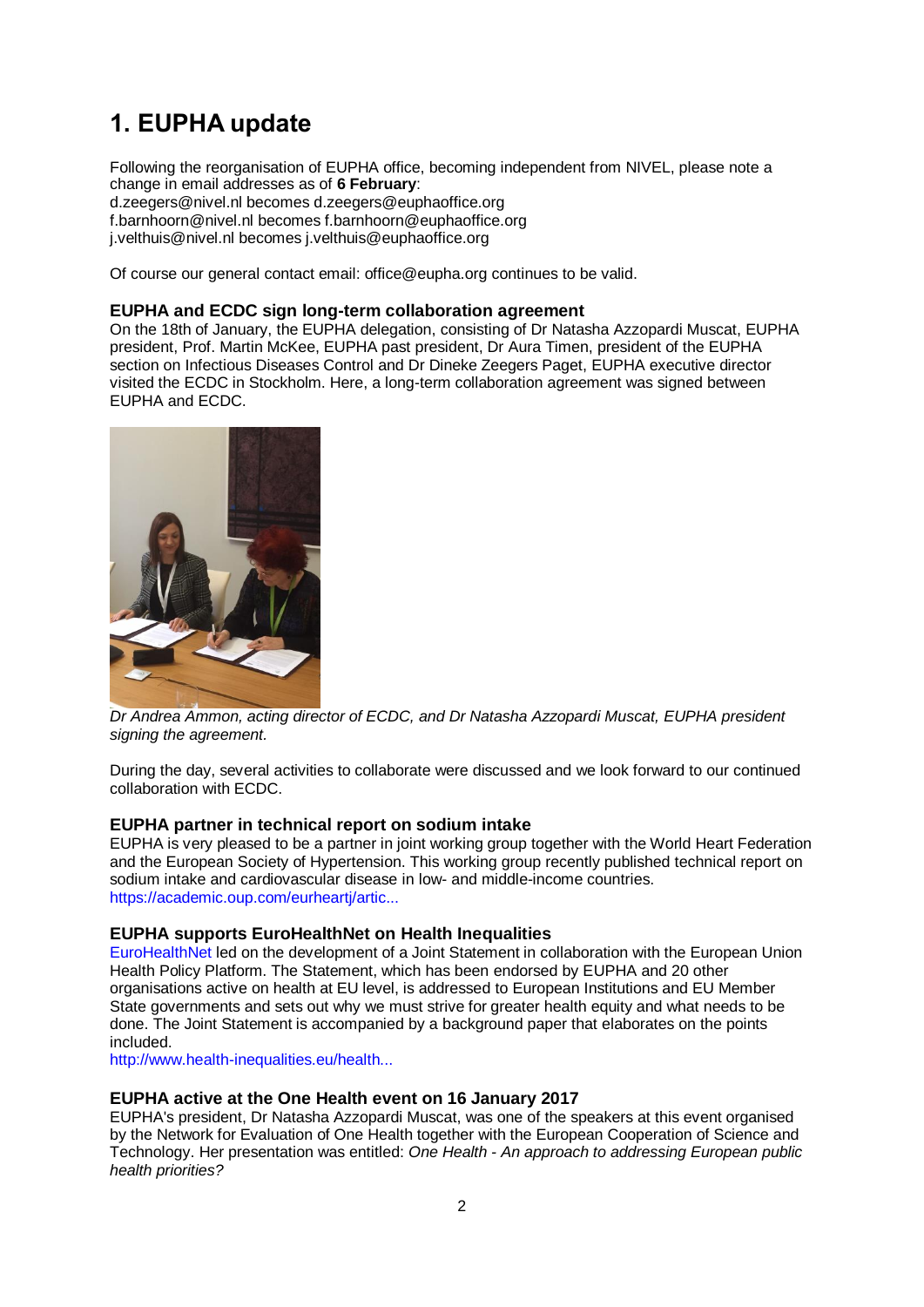## **EUPHA's input in the Social Pillar of the EU**

EUPHA provided input following the call by the European Commission on the online public consultation on the "European Pillar of Social Rights".

# <span id="page-2-0"></span>**2. European Public Health Conference**





**10th European Public Health Conference: 'Sustaining resilient and healthy communities', Stockholmsmässan, Stockholm, 1 - 4 November 2017 Stockholm 2017: ' Everybody will be there'** 

#### **Abstract Submission opens 1 February**

Abstract submission does not have to be confined to the conference theme 'Sustaining resilient and healthy communities'. Abstracts are invited for workshops, oral presentations, pitch presentations and posters. Prizes will be awarded for the best oral, poster and early career professional's presentation. Do not miss the opportunity to be recognised for your hard work. Abstracts and workshop proposals can be submitted [here.](https://ephconference.eu/)

### **Abstract Mentor Programme**

For the first time, EPH Conference and EUPHA introduce an Abstract Mentor Programme offering an opportunity for young and/or less experienced abstract submitters to receive feedback from experienced reviewers on their abstracts. See [EPH Conference website](https://ephconference.eu/) for more information.

# <span id="page-2-1"></span>**3. EUPHA members update**

## **NOPHA meeting during Vienna 2016**

The Norwegian Public Health Association used the opportunity of the Vienna 2016 conference to meet fellow Norwegians. Johan Lund, secretary general of NOPHA reported: "We had a very good meeting with the Norwegian delegation- We were about 25 persons, half of the number of Norwegians on the delegate list. We had a presentation round to tell each other who we were and from where in Norway we came. We found this meeting (like in previous years) very fruitful."

# <span id="page-2-2"></span>**4. European Journal of Public Health**



[The European Journal of Public Health](http://eurpub.oxfordjournals.org/) is a multidisciplinary journal in the field of public health.

The EJPH is published bimonthly. The journal provides a forum for discussion and debate of current international public health issues with a focus on the European region. In 2016, the impact factor of the journal is at 2.751. The 5-year impact factor is 2.512. The EJPH is the official journal of EUPHA.

#### **EJPH launches a new website**

The website of the European Journal of Public Health has been renewed. The new website has an updated homepage with easier access to Editor's choice (free access), advanced access and most cited articles.

<https://academic.oup.com/eurpub>

#### **Eur J Public Health Advance Access for January 20, 2017**

Quit attempts and smoking cessation in Italian adults (25–64 years): factors associated with attempts and successes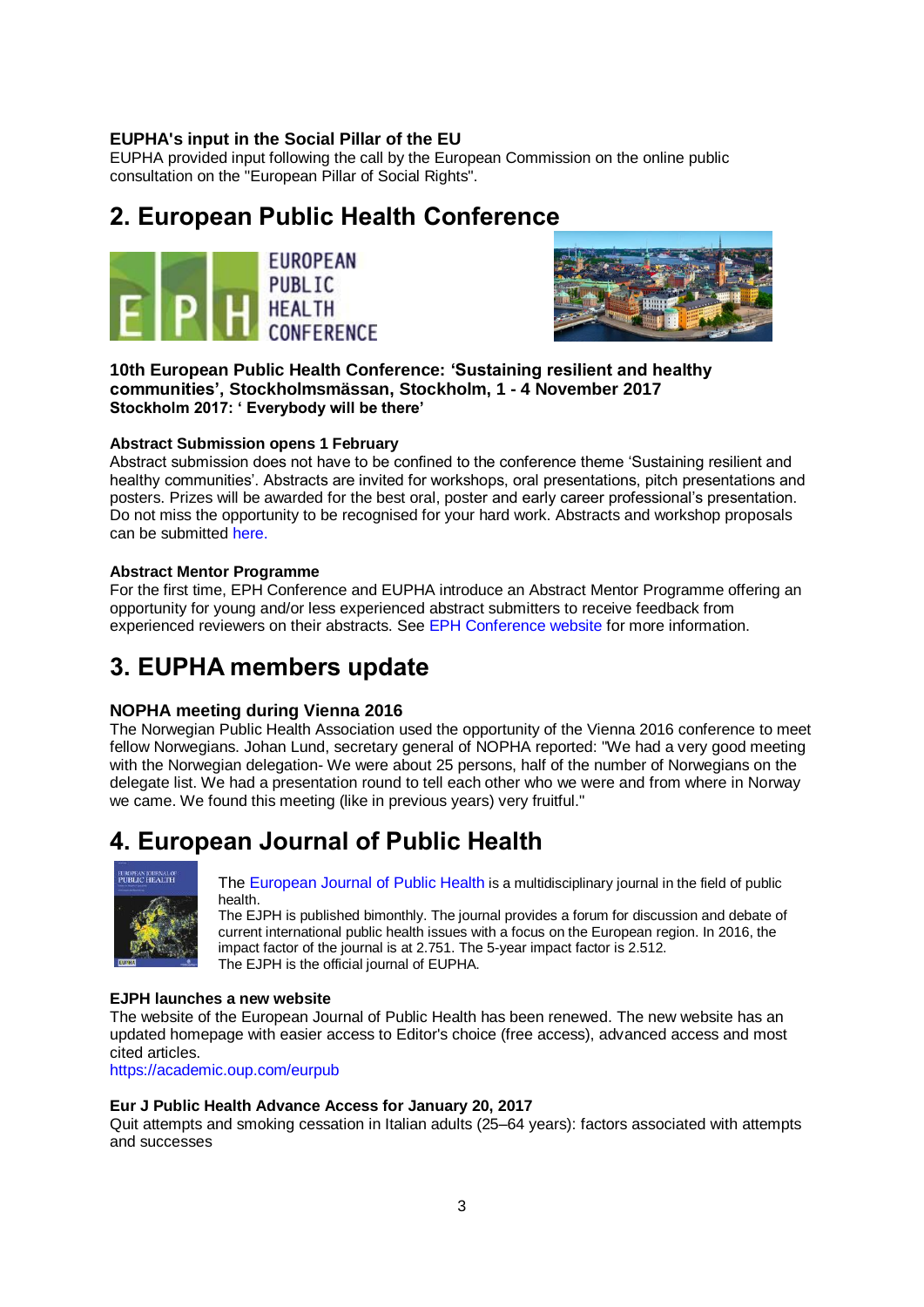Alessandro Coppo, Sandro Baldissera, Alessandro Migliardi, Valentina Minardi, Elisa Quarchioni, Gianluigi Ferrante, Alberto Dal Molin, Fabrizio Faggiano, and for the PASSI Working Group Eur J Public Health published 19 January 2017, 10.1093/eurpub/ckw262 [\[Abstract\]](https://academic.oup.com/eurpub/article/2929360/Quit-attempts-and-smoking-cessation-in-Italian?searchresult=1)

Social class variation, the effect of the economic recession and childhood obesity at 3 years of age in Ireland Samira Barbara Jabakhanji, Milena Pavlova, Wim Groot, Fiona Boland, and Regien Biesma Eur J Public Health published 19 January 2017, 10.1093/eurpub/ckw235 [\[Abstract\]](https://academic.oup.com/eurpub/article/2929356/Social-class-variation-the-effect-of-the-economic?searchresult=1)

The differentiated effects of health on political participation Jérôme Couture and Sandra Breux Eur J Public Health published 19 January 2017, 10.1093/eurpub/ckw245 [\[Abstract\]](https://academic.oup.com/eurpub/article/2929358/The-differentiated-effects-of-health-on-political?searchresult=1)

Parental perceptions of barriers to active commuting to school in Spanish children and adolescents Francisco Javier Huertas-Delgado, Manuel Herrador-Colmenero, Emilio Villa-González, María Jesús Aranda-Balboa, María Victoria Cáceres, Sandra Mandic, and Palma Chillón Eur J Public Health published 19 January 2017, 10.1093/eurpub/ckw249 [\[Abstract\]](http://euhttps/academic.oup.com/eurpub/article/2929359/Parental-perceptions-of-barriers-to-active?searchresult=1)

Association between the Healthy Eating Index-2010 and nutrient and energy densities of German households' food purchases

Jonas Peltner and Silke Thiele

Eur J Public Health published 9 January 2017, 10.1093/eurpub/ckw247 [\[Abstract\]](https://academic.oup.com/eurpub/article/2879899/Association-between-the-Healthy-Eating-Index-2010?searchresult=1)

### **Eur J Public Health Advance Access for January 7, 2017**

Associations between racial discrimination, smoking during pregnancy and low birthweight among Roma Teresa Janevic, Theresa Osypuk, Kristefer Stojanovski, Janko Jankovic, Daniel Gundersen, and Maggie Rogers Eur J Public Health published 7 January 2017, 10.1093/eurpub/ckw214 [\[Abstract\]](https://academic.oup.com/eurpub/article/2864999/Associations-between-racial-discrimination-smoking?searchresult=1)

Nutrition modification aimed at enhancing dietary iron and folic acid intake: an application of health belief model in practice

Marzieh Araban, Khadije Baharzadeh, and Mahmood Karimy

Eur J Public Health published 4 January 2017, 10.1093/eurpub/ckw238 [\[Abstract\]](https://academic.oup.com/eurpub/article/2712550/Nutrition-modification-aimed-at-enhancing-dietary?searchresult=1)

# <span id="page-3-0"></span>**5. Call for proposals, job opportunities**

The European Public Health Association – EUPHA – is recruiting for:

**Junior Scientific Officer (m/f)** (24 hours per week)

The scientific officer will work at the EUPHA office in Utrecht, Netherlands, to support the organisation in enhancing its research and scientific profile and its presence in the European Institutions in Brussels. The Scientific officer will specifically participate in the TO-REACH project.

## **Main responsibilities:**

## **a) acquires research:**

- assists in writing project and research proposals;
- identifies opportunities for cooperation in research and projects in the area of further developments of the new public health professional.
- **b) performs research:**
	- performs, whether or not under guidance, research (or parts thereof);
	- writes reports on all areas of public health.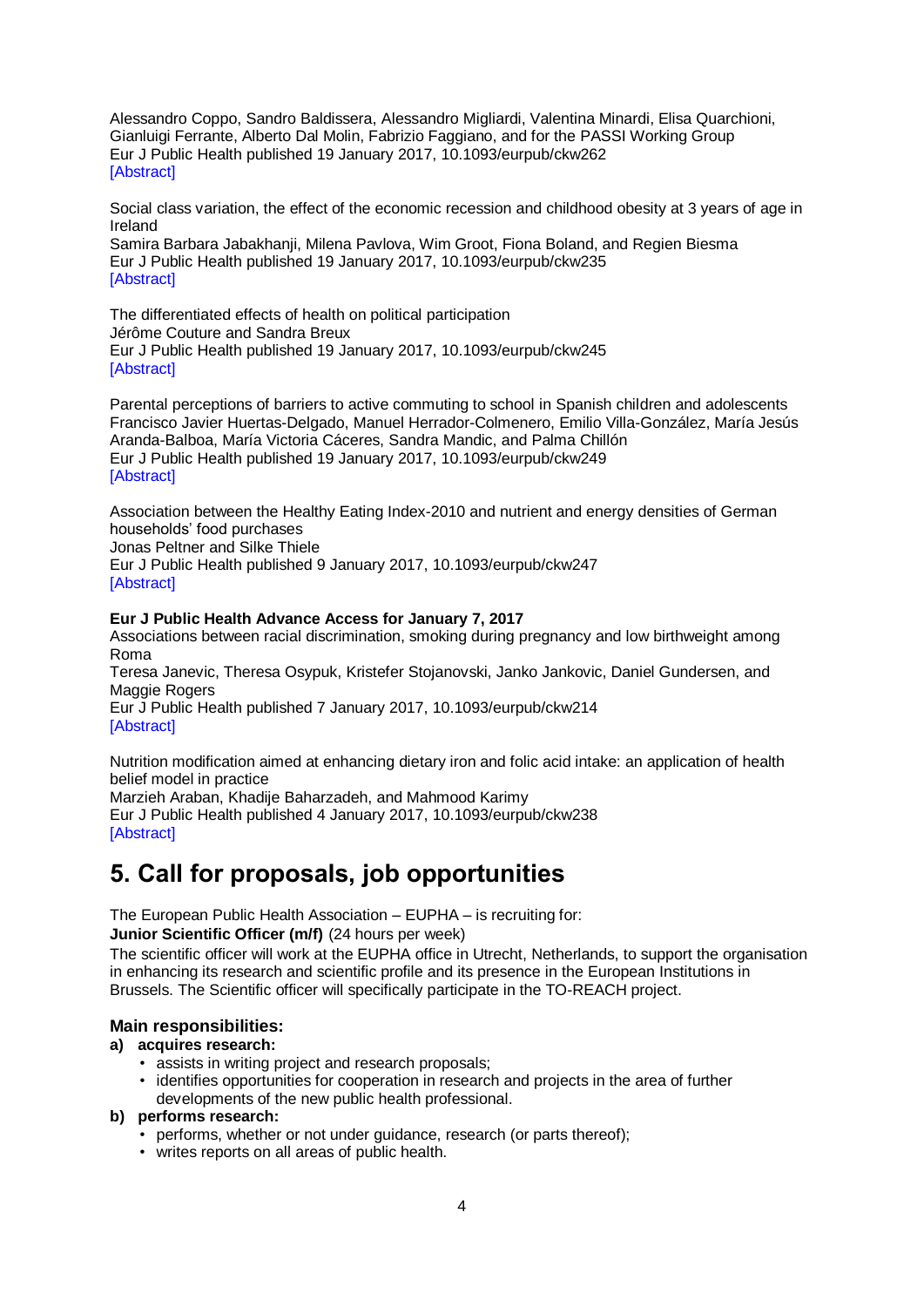#### **c) publishes research:**

- writes reports and articles and publishes both internally and in external channels relevant for EUPHA.
- **d) is co-responsible for maintaining external relations:**
	- builds and maintains a network of relationships in the scientific field of public health;
	- identifies scientific developments and provides their integration into EUPHA working plans;
	- Informs EUPHA on policy and strategic developments of the European Commission.
- **e) is responsible for the strategy and activities of EUPHAnxt:**
	- coordinates activities of the EUPHAnxt network in cooperation with the EUPHAnxt coordinators;
	- builds and maintains a network of relationships with other student-based organizations in and outside Europe;
	- ensures that EUPHAnxt activities and strategies are accurately presented on the EUPHA website;
	- coordinates the organization of workshops and seminars, especially during the EPH conferences.
- **f) represents EUPHA and EUPHAnxt:**
	- represents EUPHA according to the instructions of the Executive director;
	- represents EUPHAnxt at international conferences and meetings, independently or together with a EUPHAnxt Coordinator.
- **g) Takes care of promotion of EUPHA and EUPHAnxt and for member recruitment among students affiliated with public health as well as the younger public health professionals:**
	- sets up a PR & Marketing plan;
	- involves the EUPHA-members in the recruitment activities;
	- takes care of promotion via all available channels and partners.
- **h) contributes to the operation of the EUPHA office and all the activities of EUPHA and EPH conference:**
	- performs tasks within the EUPHA office, as delegated by the Executive director;
	- assists the Executive director and Conference coordinator in the planning and organizing of the content of the EPH conferences.

#### **Job requirements:**

- MSc working and thinking level:
- 1-3 years research experience in public health or related disciplines;
- good communication skills in English;
- insight in the working fields of public health and relevant performers therein;
- willingness to spend 4-5 days per month in Brussels.

#### **Time plan:**

- Applications can be sent to [office@eupha.org](mailto:office@eupha.org) until 15 February 2017. Please include your CV, motivational letter and two references when applying.
- Interviews will be organised in the week of 20 February.
- Preferred commencement: 15 March 2017.

# <span id="page-4-0"></span>**6. Interesting news**

#### **Fewer kids visited ERs for asthma after indoor smoking bans**

Emergency rooms in communities with indoor smoking bans reported a 17 percent decrease in the number of children needing care for asthma attacks, according to new research. [https://www.sciencedaily.com/releases/20...](https://www.sciencedaily.com/releases/2016/12/161228102633.htm?utm_source=feedburner&utm_medium=email&utm_campaign=Feed%3A+sciencedaily%2Fscience_society%2Fpublic_health+%28Public+Health+News+--+Scien)

#### **EuroHealthNet calls for new EC occupational health and safety plans to include mental wellbeing improvements**

The European Commission has announced proposals for an action plan to improve EU rules [concerning health and safety for people at work.](http://europa.eu/rapid/press-release_IP-17-2_en.htm) It aims to better protect workers against work-related cancer, to help businesses to comply with the existing legislative framework, and to put a bigger focus on results and less on paperwork.

At [EuroHealthNet,](http://eurohealthnet.eu/media/eurohealthnet-calls-new-ec-occupational-health-and-safety-plans-include-mental-wellbeing) we also see this initiative as an opportunity to highlight how modern occupational health and safety measures should include both the physical and mental wellbeing of workers.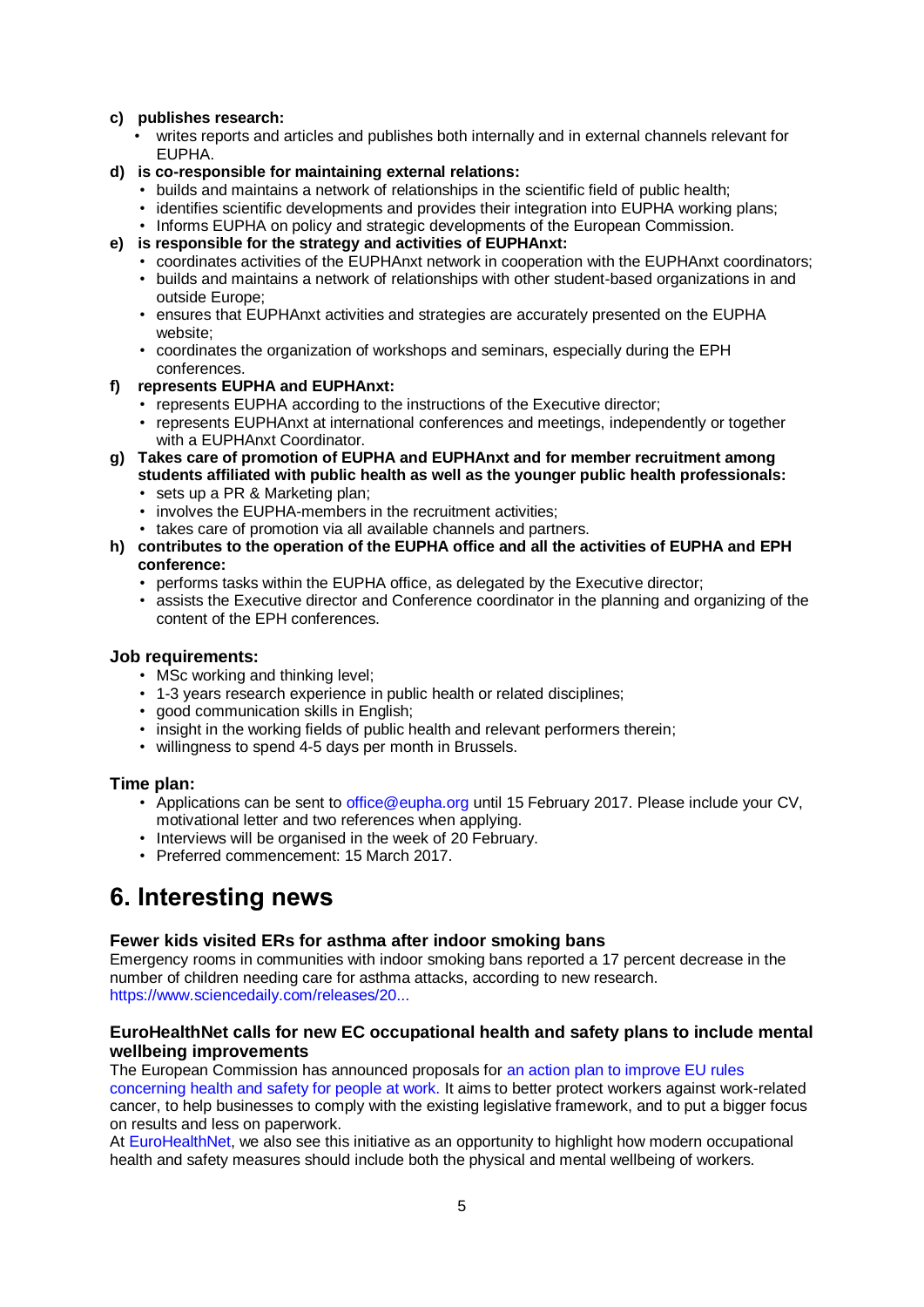The EC states that 'since 2008, the number of workers who died in an accident at work dropped by almost one fourth, and the percentage of EU workers reporting at least one health problem caused or made worse by work decreased by nearly 10%. However, challenges remain: it is estimated that about 160,000 Europeans die from illnesses related to their work every year.'

These work related illnesses, injuries or other long-term health impairments do not stem from physical conditions alone. They are also caused by occupational impacts on mental health and wellbeing. Further, actual figures may be higher if the full impacts of stress and mental harm are taken into account.

Jobs defined by stressful working conditions such as high demand and low control, job strain or noise, and an imbalance between efforts and rewards have an increased risk of ill health, such as ischemic heart disease, a form of cardiovascular disease1. The 6th European Working Conditions Survey demonstrates that both good physical and social environments are associated with less general absence from work. Moreover, less presentism (working when sick) is associated with better job quality<sub>2</sub>.

Promoting mental health among employees, identifying and providing help to those affected, and supporting those who need time off before returning to work have been proved to be cost-effective and beneficial for business. The cost of neglecting mental distress at work is too high to be ignored3. Health promotion at work, and in particular protecting mental health, has become a key issue in the labour market today. The challenge remains for the European Commission to address these factors, to consider how the changing nature of work is influencing health and well-being, and what impact this has on productivity and economic growth.

#### **Weekend exercise alone 'has significant health benefits'**

Cramming all your recommended weekly exercise into one or two weekend sessions is enough to produce important health benefits, a study suggests. And being active without managing 150 minutes of moderate activity a week was still enough to reduce the risk of an early death by a third. <http://www.bbc.com/news/health-38560616>

#### **Current controls on alcohol marketing are not protecting youth, warn public health experts**

Youth around the world are exposed to extensive alcohol marketing, experts warn, adding that current controls on that marketing appear ineffective in blocking the association between youth exposure and subsequent drinking.

[https://www.sciencedaily.com/releases/20...](https://www.sciencedaily.com/releases/2017/01/170110094645.htm?utm_source=feedburner&utm_medium=email&utm_campaign=Feed%3A+sciencedaily%2Fscience_society%2Fpublic_health+%28Public+Health+News+--+Scien)

#### **Sharing of data to combat infectious disease outbreaks**

To protect people against potentially deadly infectious disease outbreaks, it is critical that scientists and governments rapidly share information about the pathogens that cause them. A new shows how it is possible to encourage the greater international sharing of such data, despite numerous challenges that exist.

[https://www.sciencedaily.com/releases/20...](https://www.sciencedaily.com/releases/2017/01/170112085013.htm?utm_source=feedburner&utm_medium=email&utm_campaign=Feed%3A+sciencedaily%2Fscience_society%2Fpublic_health+%28Public+Health+News+--+Scien)

# <span id="page-5-0"></span>**7. Upcoming courses and conferences**

| GOING <sup>@INTERNATIONAL</sup><br>»medicine & health«<br><b>Education, Training &amp; Career</b> |               | Going International is the first source for finding courses, seminars,<br>congresses and other events in the fields of medicine & health. Going<br>International is Europe's biggest service provider and information<br>platform and serves as an interface between organisers and participants |
|---------------------------------------------------------------------------------------------------|---------------|--------------------------------------------------------------------------------------------------------------------------------------------------------------------------------------------------------------------------------------------------------------------------------------------------|
| Title:                                                                                            | <b>School</b> | of events. Going International is an official partner of EUPHA.<br>Health in All Policies: Making it Work in Practice - Durham University Winter                                                                                                                                                 |

|  |  |  |  | Date / location: 30 Jan 2017 - 1 Feb 2017 / Durham, United Kingdom |
|--|--|--|--|--------------------------------------------------------------------|
|--|--|--|--|--------------------------------------------------------------------|

| Centre for Public Policy and Health (CPPH), Durham University<br>Organiser: |  |
|-----------------------------------------------------------------------------|--|
|-----------------------------------------------------------------------------|--|

Title: **[Trajectoires Migratoires et santé Autour de la Naissance -](https://perinatmigrant.sciencesconf.org/) Regards croisés sur [les pratiques et la recherche](https://perinatmigrant.sciencesconf.org/)** Date / location: 2 Feb 2017 - 3 Feb 2017 / Brussels, Belgium Organiser: University of Montreal, University of Geneva and the Free University of Brussels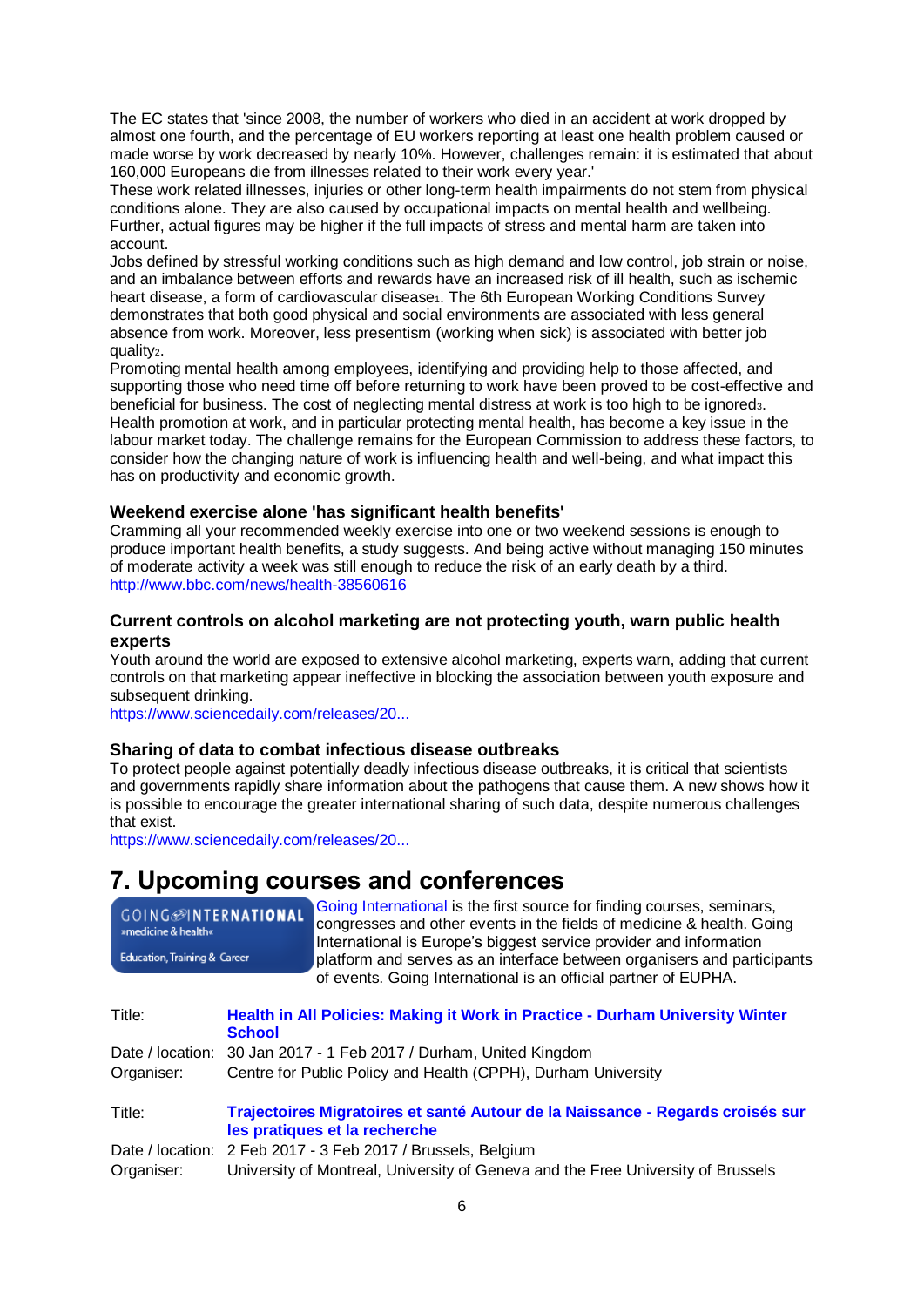| Title:<br>Organiser:                     | Dietary reference values: a tool for public health<br>Date / location: 10 Feb 2017 / Brussels, Belgium<br><b>Belgian Nutrition Society</b>                                                                   |
|------------------------------------------|--------------------------------------------------------------------------------------------------------------------------------------------------------------------------------------------------------------|
| Title:                                   | Kritische Bewertung medizinischer Studien" (critical appraisal of medical<br>studies)                                                                                                                        |
| Organiser:                               | Date / location: 13 Feb 2017 - 14 Feb 2017 / Krems, Austria<br>: Danube University Krems and Cochrane Austria                                                                                                |
| Title:<br>Organiser:                     | <b>JA-CHRODIS final conference</b><br>Date / location: 27 Feb 2017 - 28 Feb 2017 / Brussels, Belgium<br><b>JA-CHRODIS</b>                                                                                    |
| Title:                                   | 31st International Papillomavirus Conference and Clinical and Public Health<br><b>Workshops (HPV 2017)</b>                                                                                                   |
| Organiser:                               | Date / location: 28 Feb 2017 - 4 Mar 2017 / Cape Town, South Africa<br>International Papillomavirus Society                                                                                                  |
| Title:                                   | Hospital-based interventions to contain antibiotic resistance in low-resource<br><b>settings</b>                                                                                                             |
| Organiser:                               | Date / location: 6 Mar 2017 - 24 Mar 2017 / Antwerp, Belgium<br>Institute of Tropical Medicine in Antwerp                                                                                                    |
| Title:                                   | Medizinische Statistik für Nicht-StatistikerInnen" (medical statistics for non-<br>statisticians)                                                                                                            |
| Date / location:<br>Organiser:           | 14 Mar 2017 - 15 Mar 2017 / Krems, Austria<br>Danube University Krems and Cochrane Austria                                                                                                                   |
| Title:<br>Organiser:                     | <b>PREPAREing for (Re-)Emerging Arbovirus Infections in Europe</b><br>Date / location: 29 Mar 2017 - 31 Mar 2017 / Zagreb, Croatia<br>•ESCMID Study Group for Infections in Travellers and Migrants - ESGITM |
| Title:<br>Organiser:                     | <b>15th World Congres on Public Health</b><br>Date / location: 3 Apr 2017 - 7 Apr 2017 / Melbourne, Australia<br>WFPHA and Public Health Association of Australia                                            |
| Title:<br>Organiser:                     | 3rd Public Health Conference: Youth and Health<br>Date / location: 6 Apr 2017 - 7 Apr 2017 / Tirgu Mures-Corunca, Italy<br>Sapientia University                                                              |
| Title:                                   | 25th International Conference on Health Promoting Hospitals and Health<br><b>Services</b>                                                                                                                    |
| Organiser:                               | Date / location: 12 Apr 2017 - 14 Apr 2017 / Vienna, Austria<br>Austrian HPH-Network and WHO-CC for Health Promotion in Hospitals and Health<br>Care at Austrian Public Health Institute                     |
| Title:<br>Date / location:<br>Organiser: | <b>Obesity: Tipping Back the Scales of the Nation</b><br>19 Apr 2017 / Manchester, United Kingdom<br>Open Forum Events                                                                                       |
| Title:<br>Date / location:<br>Organiser: | <b>Dementia: Implementing Better Care</b><br>20 Apr 2017 / Manchester, United Kingdom<br>Open Forum Events                                                                                                   |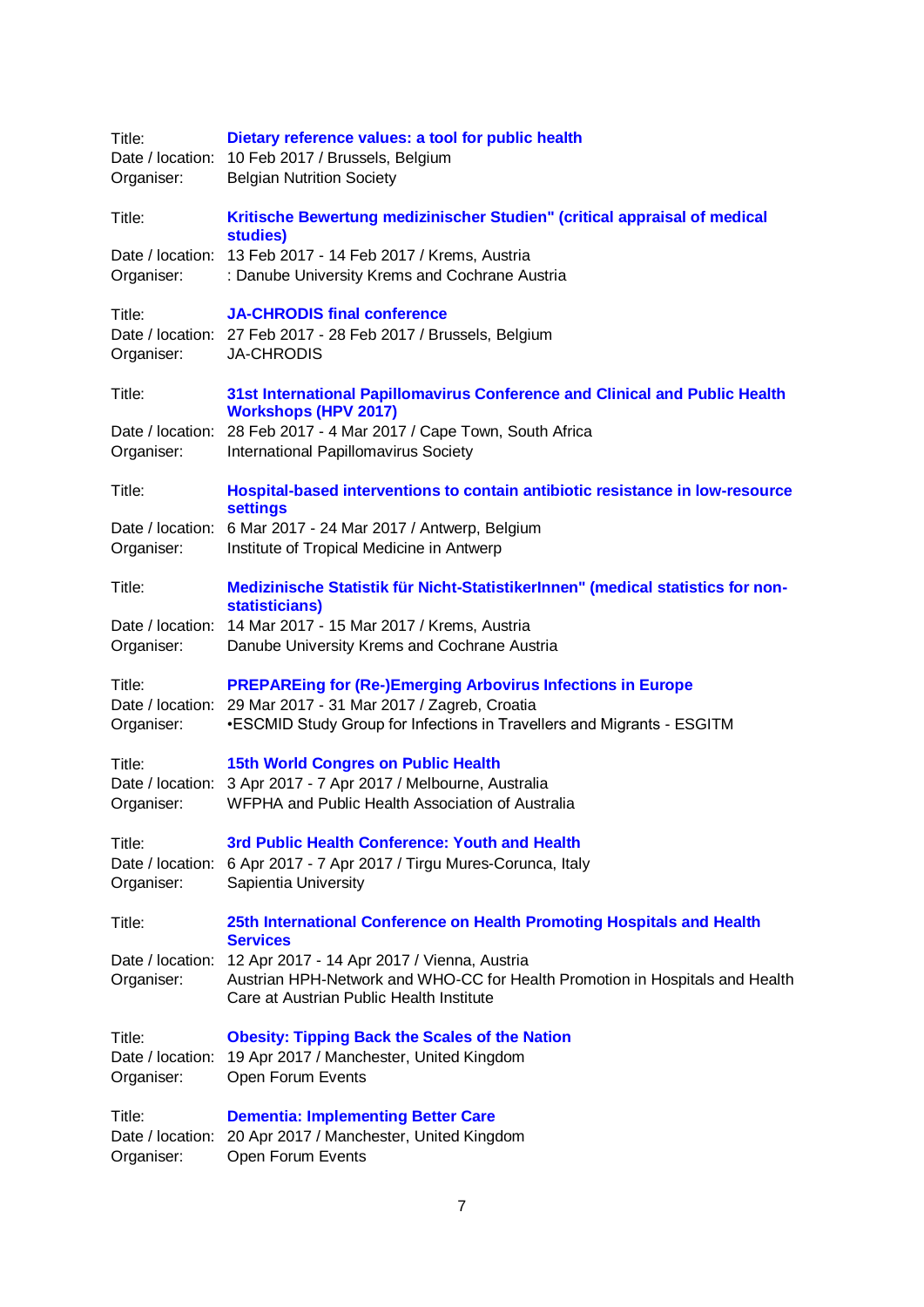| Title:<br>Organiser:                     | eHealthWeek 2017<br>Date / location: 10 May 2017 - 12 May 2017 / Malta<br>Maltese Ministry for Health, EC, HIMSS Europe                                                                                                             |
|------------------------------------------|-------------------------------------------------------------------------------------------------------------------------------------------------------------------------------------------------------------------------------------|
| Title:<br>Organiser:                     | <b>Social Sciences and Health Innovations: Making Health Public</b><br>Date / location: 22 May 2017 - 24 May 2017 / Tomsk, Russia<br>Tomsk Stat University and Maastricht University                                                |
| Title:                                   | 2017 Edition of the Summer School on Modern Methods in Biostatistics and<br><b>Epidemiology</b><br>Date / location: 4 Jun 2017 - 17 Jun 2017 / Treviso, Italy                                                                       |
| Title:<br>Organiser:                     | <b>ECCE Summer Program on Medicine</b><br>Date / location: 1 Jul 2017 - 31 Jul 2017 / Prague, Czech Republic<br>European Centre for Career Education (ECCE)                                                                         |
| Title:<br>Organiser:                     | 9th International Shared Decision Making Conference<br>Date / location: 2 Jul 2017 - 5 Jul 2017 / Lyon, France<br>University of Lyon                                                                                                |
| Title:<br>Organiser:                     | <b>Assessing Public Health in Emergency Situations (APHES)</b><br>Date / location: 3 Jul 2017 - 14 Jul 2017 / Brussels, Belgium<br>Centre for Research on the Epidemiology of Disasters (CRED)                                      |
| Title:<br>Organiser:                     | <b>European Training Consortium summer school - Public Health Assets</b><br>Date / location: 16 Jul 2017 - 29 Jul 2017 / Alicante, Spain<br>European Training Consortium in Public Health and Health Promotion                      |
| Title:<br>Date / location:<br>Organiser: | Introduction to Mathematical Models of the Epidemiology and Control of<br><b>Infectious Diseases: An interactive short course for professionals</b><br>4 Sep 2017 - 15 Sep 2017 / London, United Kingdom<br>Imperial College London |
| Title:<br>Date / location:<br>Organiser: | <b>The Sixth ESWI Influenza Conference</b><br>10 Sep 2017 - 13 Sep 2017 / Riga, Latvia<br>ESWI                                                                                                                                      |
| Title:<br>Organiser:                     | Healthy aging at the crossroads: challenges and need for further action<br>Date / location: 21 Sep 2017 - 23 Sep 2017 / Istanbul, Turkey<br>The Healthy Community Association                                                       |
| Title:<br>Date / location:<br>Organiser: | 14th International Conference on Urban Health<br>26 Sep 2017 - 29 Sep 2017 / Coimbra, Portugal<br><b>ISUH</b>                                                                                                                       |
| Title:<br>Organiser:                     | 8th International Conference of EBHC Teachers and Developers<br>Date / location: 25 Oct 2017 - 28 Oct 2017 / Taormina, Italy<br><b>GIMBE Foundation</b>                                                                             |

# <span id="page-7-0"></span>**8. Interesting publications**

**Utilization of health care services by migrants in Europe-a systematic literature review** <https://www.ncbi.nlm.nih.gov/pubmed/28108435>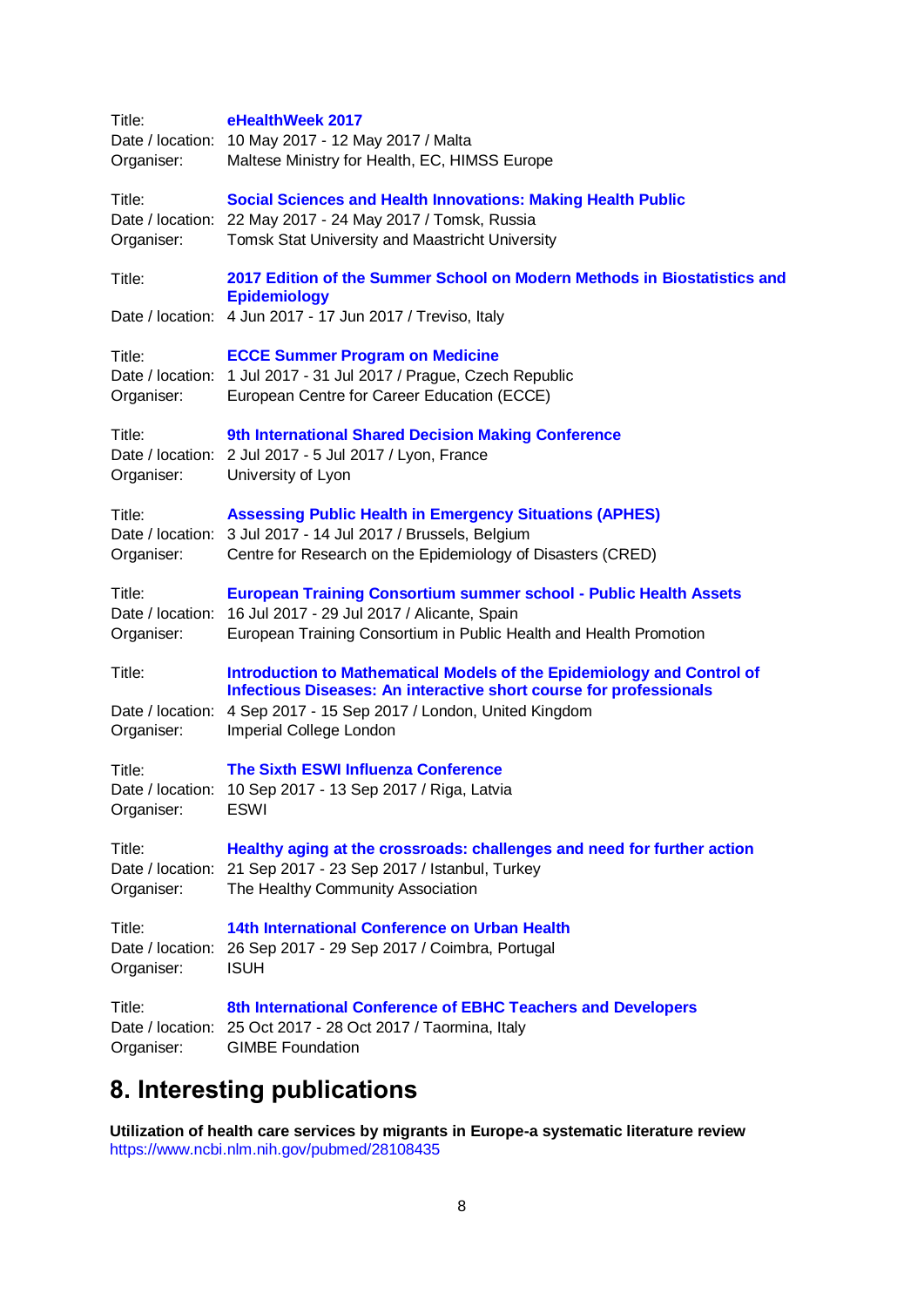## **Closing the gender leadership gap: a multi-centre cross-country comparison of women in**

**management and leadership in academic health centres in the European Union'** [https://human-resources-health.biomedcentral.com/articles/10.1186/s12960-016-0175-yhttps://human](https://human-resources-health.biomedcentral.com/articles/10.1186/s12960-016-0175-yhttps:/human-resources-health.biomedcentral.com/articles/10.1186/s12960-016-0175-y)[resources-health.biomedcentral.com/articles/10.1186/s12960-016-0175-y](https://human-resources-health.biomedcentral.com/articles/10.1186/s12960-016-0175-yhttps:/human-resources-health.biomedcentral.com/articles/10.1186/s12960-016-0175-y)

# <span id="page-8-0"></span>**9. European Commission news**

#### **Alcohol**

Minutes and presentations - 19th meeting of the Committee on National Alcohol Policy and Action (27- 28 September 2016). [Go to related site](https://ec.europa.eu/health/alcohol/events/ev_20160927_en)

#### **Health systems performance assessment**

Minutes - 8th meeting of the Expert Group on Health Systems Performance Assessment (HSPA) (14 December 2017)

[Get this document](http://ec.europa.eu/health/sites/health/files/systems_performance_assessment/docs/ev_20161214_mi_en.pdf)

#### **Social determinants and health inequalities**

Danish model of self-catering in correctional facilities potentially improves inmates' diet whilst being cost effective – Case study of 'VulnerABLE' pilot project [Go to related site](https://ec.europa.eu/health/social_determinants/projects/ep_funded_projects_en#fragment0)

#### **Communicable diseases**

DG SANTE has launched a new call for applications for the EU HIV/AIDS Civil Society Forum (CSF). which is to be expanded to incorporate Hepatitis and Tuberculosis [Go to related site](http://ec.europa.eu/health/sti_prevention/hiv_aids/civil_society_forum/call_en)

#### **eHealth**

Agenda, list of participants, minutes and meeting documents - 10th meeting of the eHealth Network (21 November 2016) [Go to related site](http://ec.europa.eu/health/ehealth/events/ev_20160607_en)

#### **Blood, tissues and organs**

Evaluation of EU blood, tissues and cells legislation: Commission publishes Roadmap [Go to related site](http://ec.europa.eu/newsroom/sante/itemdetail.cfm?item_id=52459&newsletter=327)

#### **Health indicators**

Indicators on Hospital in-patient discharges for 25 diagnoses updated with 2014 data (ECHI 67) [Go to related site](https://ec.europa.eu/health/indicators/echi/list_en#id4)

#### **Nutrition and physical activity**

'Together' pilot project shares lessons learnt with all who wish to carry out similar initiatives – Guide to the dos and don'ts.

[Go to related site](http://ec.europa.eu/health/nutrition_physical_activity/projects/ep_funded_projects_en#fragment2)

# <span id="page-8-1"></span>**10. European Centre for Disease Prevention and Control news**

#### **Eurosurveillance, Volume 22, Issue 03, 19 January 2017 In this issue**:

Report on measles epidemic with 2,700 reported cases, including severe cases and one death, in the Netherlands in 2013–2014

#### RAPID COMMUNICATIONS

Ongoing outbreak of invasive and non-invasive disease due to group A *Streptococcus* (GAS) type *emm66* among homeless and people who inject drugs in England and Wales, January to December 2016

<http://www.eurosurveillance.org/ViewArticle.aspx?ArticleId=22693> Infectious Zika virus in vaginal secretions from an HIV-infected woman, France, August 2016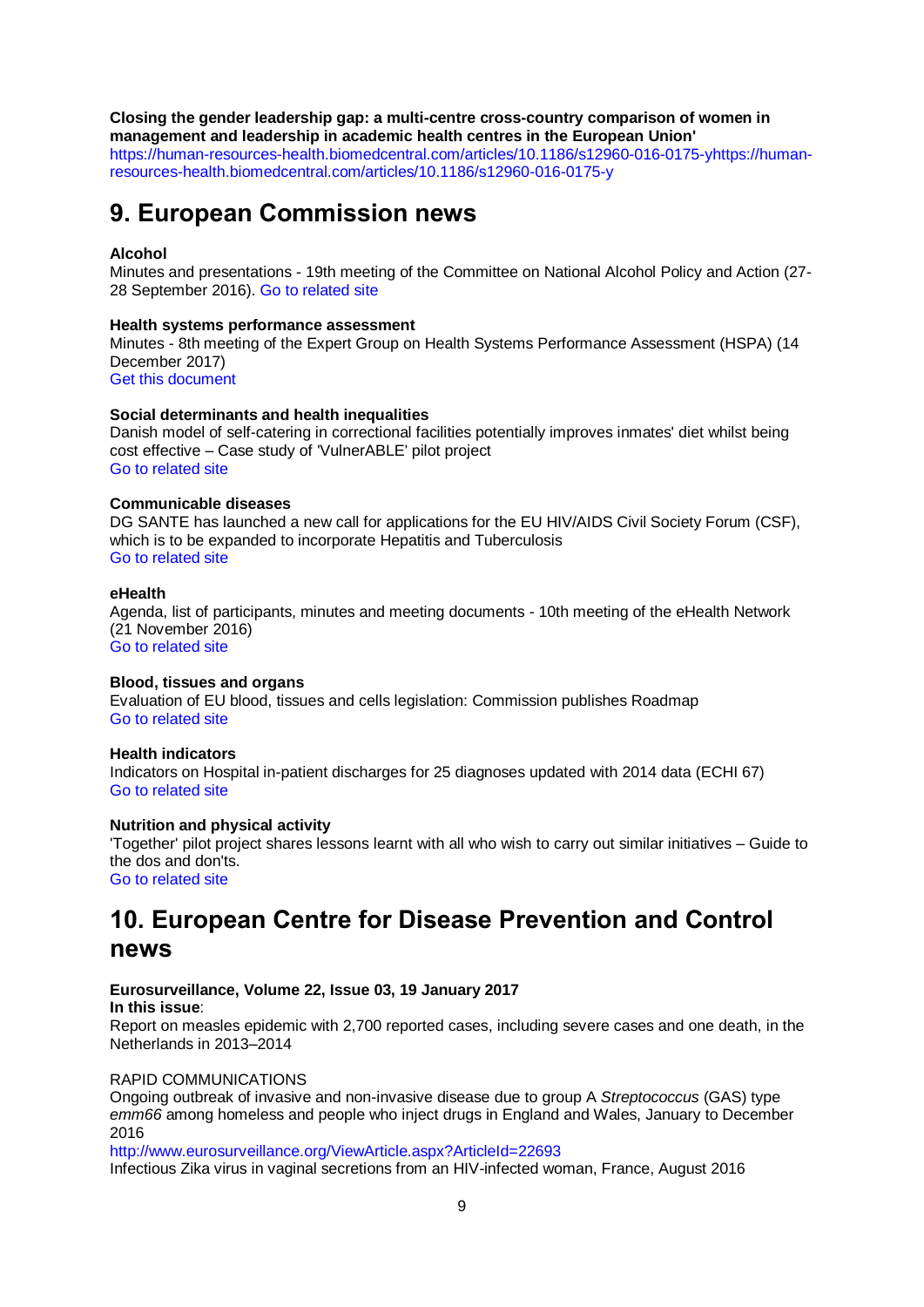#### <http://www.eurosurveillance.org/ViewArticle.aspx?ArticleId=22691>

#### SURVEILLANCE AND OUTBREAK REPORT

Large measles epidemic in the Netherlands, May 2013 to March 2014: changing epidemiology <http://www.eurosurveillance.org/ViewArticle.aspx?ArticleId=22690>

#### RESEARCH ARTICLE

Development of oseltamivir and zanamivir resistance in influenza A(H1N1)pdm09 virus, Denmark, 2014

<http://www.eurosurveillance.org/ViewArticle.aspx?ArticleId=22692>

# **Eurosurveillance, Volume 22, Issue 2, 12 January 2017**

#### **In this issue**:

Study from Poland shows decrease in anti-hepatitis C virus seroprevalence in (sub)urban working age population from 2004 to 2014

#### EDITORIAL

Note from the editors: The year 2016 gone, 2017 just started <http://www.eurosurveillance.org/ViewArticle.aspx?ArticleId=22689>

#### RAPID COMMUNICATIONS

Experimental transmission of Zika virus by mosquitoes from central Europe <http://www.eurosurveillance.org/ViewArticle.aspx?ArticleId=22684>

#### SURVEILLANCE AND OUTBREAK REPORTS

National molecular surveillance of recently acquired HIV infections in Germany, 2013 to 2014 <http://www.eurosurveillance.org/ViewArticle.aspx?ArticleId=22683>

A joint cross-border investigation of a cluster of multidrug-resistant tuberculosis in Austria, Romania and Germany in 2014 using classic, genotyping and whole genome sequencing methods: lessons learnt

<http://www.eurosurveillance.org/ViewArticle.aspx?ArticleId=22686>

#### RESEARCH ARTICLE

Anti-hepatitis C virus seroprevalence in the working age population in Poland, 2004 to 2014 <http://www.eurosurveillance.org/ViewArticle.aspx?ArticleId=22688>

LETTER

Letter to the editor: Need for a European network for enterovirus D68 surveillance after detections of EV-D68 of the new B3 lineage in Sweden and Italy, 2016 <http://www.eurosurveillance.org/ViewArticle.aspx?ArticleId=22687>

MISCELLANEOUS Erratum for Euro Surveill. 2017;22(1) <http://www.eurosurveillance.org/ViewArticle.aspx?ArticleId=22685>

#### **Eurosurveillance, Volume 22, Issue 01, 5 January 2017 In this issue**:

In this issue we would like to thank the ca 500 experts who supported us with peer review in 2016 and we publish a list with their names.

#### RAPID COMMUNICATIONS

Genetic characterisation of novel, highly pathogenic avian influenza (HPAI) H5N6 viruses isolated in birds, South Korea, November 2016 <http://www.eurosurveillance.org/ViewArticle.aspx?ArticleId=22682>

#### RESEARCH ARTICLES

Novel real-time PCR-based patho- and phylotyping of potentially zoonotic avian influenza A subtype H5 viruses at risk of incursion into Europe in 2017 <http://www.eurosurveillance.org/ViewArticle.aspx?ArticleId=22681>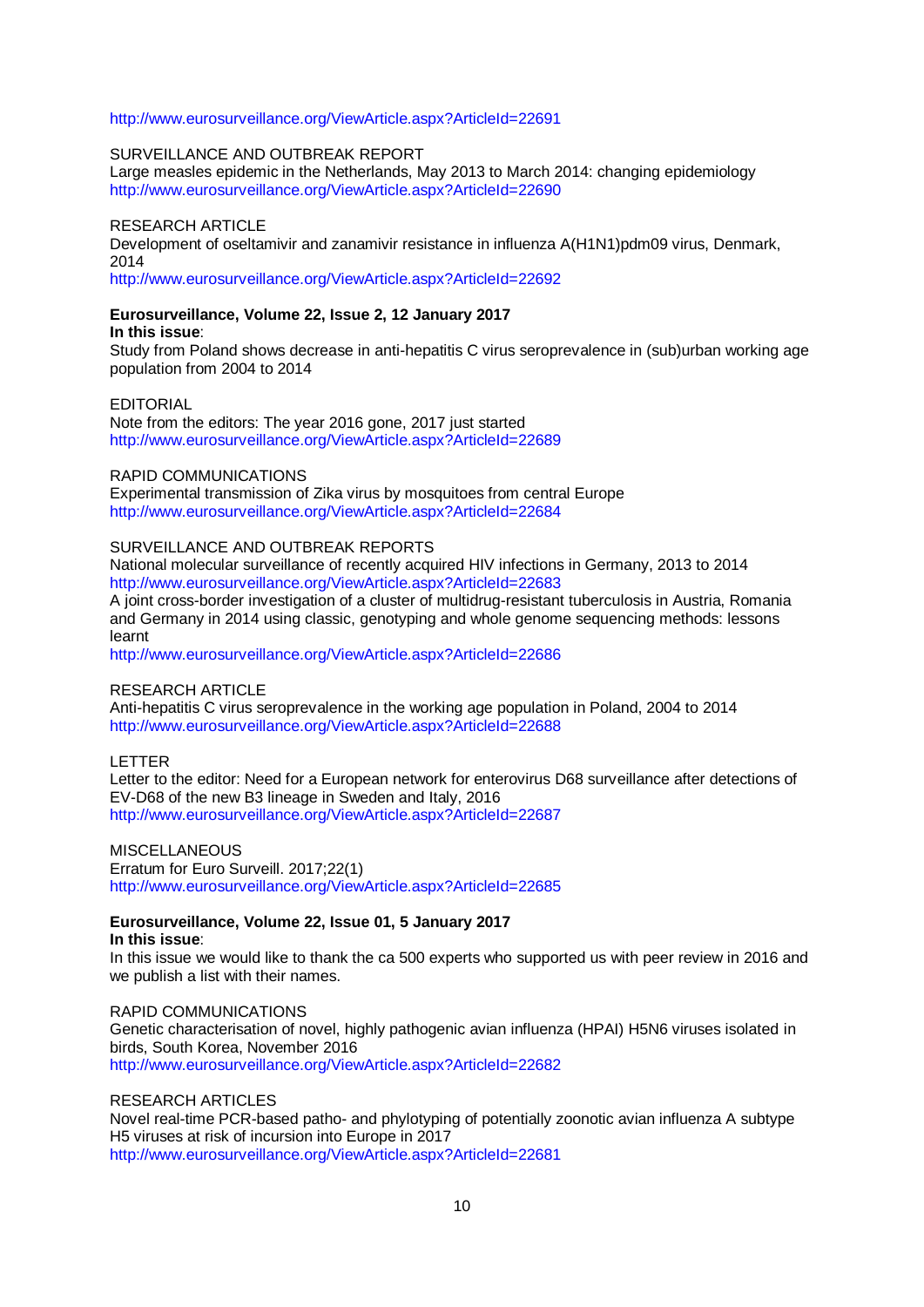Trends in antimicrobial susceptibility for azithromycin and ceftriaxone in *Neisseria gonorrhoeae* isolates in Amsterdam, the Netherlands, between 2012 and 2015 <http://www.eurosurveillance.org/ViewArticle.aspx?ArticleId=22677>

SURVEILLANCE AND OUTBREAK REPORT Sentinel surveillance of imported dengue via travellers to Europe 2012 to 2014: TropNet data from the DengueTools Research Initiative <http://www.eurosurveillance.org/ViewArticle.aspx?ArticleId=22679>

**MISCELLANEOUS** *Eurosurveillance* reviewers in 2016 <http://www.eurosurveillance.org/ViewArticle.aspx?ArticleId=22678> Erratum for Euro Surveill. 2016;21(50) <http://www.eurosurveillance.org/ViewArticle.aspx?ArticleId=22676>

# <span id="page-10-0"></span>**11. WHO news**

### **State of inequality: Childhood immunization**

The report addresses two overarching questions: What inequalities in childhood immunization coverage exist in low- and middle-income countries? And how have childhood immunization inequalities changed over the last 10 years? In answering these questions, this report draws on data about five childhood immunization indicators, disaggregated by four dimensions of inequality, and covering 69 countries. The findings of this report indicate that there is less inequality now than 10 years ago. Global improvements have been realized with variable patterns of change across countries and by indicator and dimension of inequality. The current situation in many countries shows that further improvement is needed to lessen inequalities; in particular, inequalities related to household economic status and mother's education were the most prominent. This report is accompanied by electronic interactive visuals, which facilitates thorough and customizable exploration of the data. <http://bit.ly/2j7uTUs>

## **December publications**

[Health system efficiency: how to make measurement matter for policy and management](http://www.euro.who.int/en/about-us/partners/observatory/publications/studies/health-system-efficiency-how-to-make-measurement-matter-for-policy-and-management)

Jonathan Cylus, Irene Papanicolas, Peter C Smith

Year 2016, Order Number 13400181ISBN-13 9789289050418

Efficiency is one of the central preoccupations of health policy-makers and managers, and justifiably so. Inefficient care can lead to unnecessarily poor outcomes for patients, either in terms of their health, or in their experience of the health system. .../...

#### **Evaluation of Certain Food Additives**

#### [Year 2016, Order Number 11001000ISBN-13 9789241210003](http://apps.who.int/bookorders/anglais/detart1.jsp?codlan=1&codcol=10&codcch=1000)

This report represents the conclusions of a Joint FAO/WHO Expert Committee convened to evaluate the safety of various food additives, including flavouring agents, with a view to concluding as to safety concerns and to preparing specifications for identity and purity. .../...

#### **Nepal earthquake 2015**

[Year 2016, Order Number 15400043ISBN-13 9789290225188](http://apps.who.int/bookorders/anglais/detart1.jsp?codlan=1&codcol=54&codcch=43)

On 25 April 2015 at 11:56 NST, with a mighty shudder, the earth released the pent-up seismic energy trapped within in the form of an earthquake that lasted 55 seconds. .../...

## **Bulletin of WHO Vol. 94, No. 12, 2016**

[Year 2016, Order Number 00209412](http://apps.who.int/bookorders/anglais/detart1.jsp?codlan=0&codcol=2&codcch=9412)

The Bulletin of the World Health Organization is an international journal of public health with a special focus on developing countries. Since it was first published in 1948, the Bulletin has become one of the world's leading public health journals. .../...